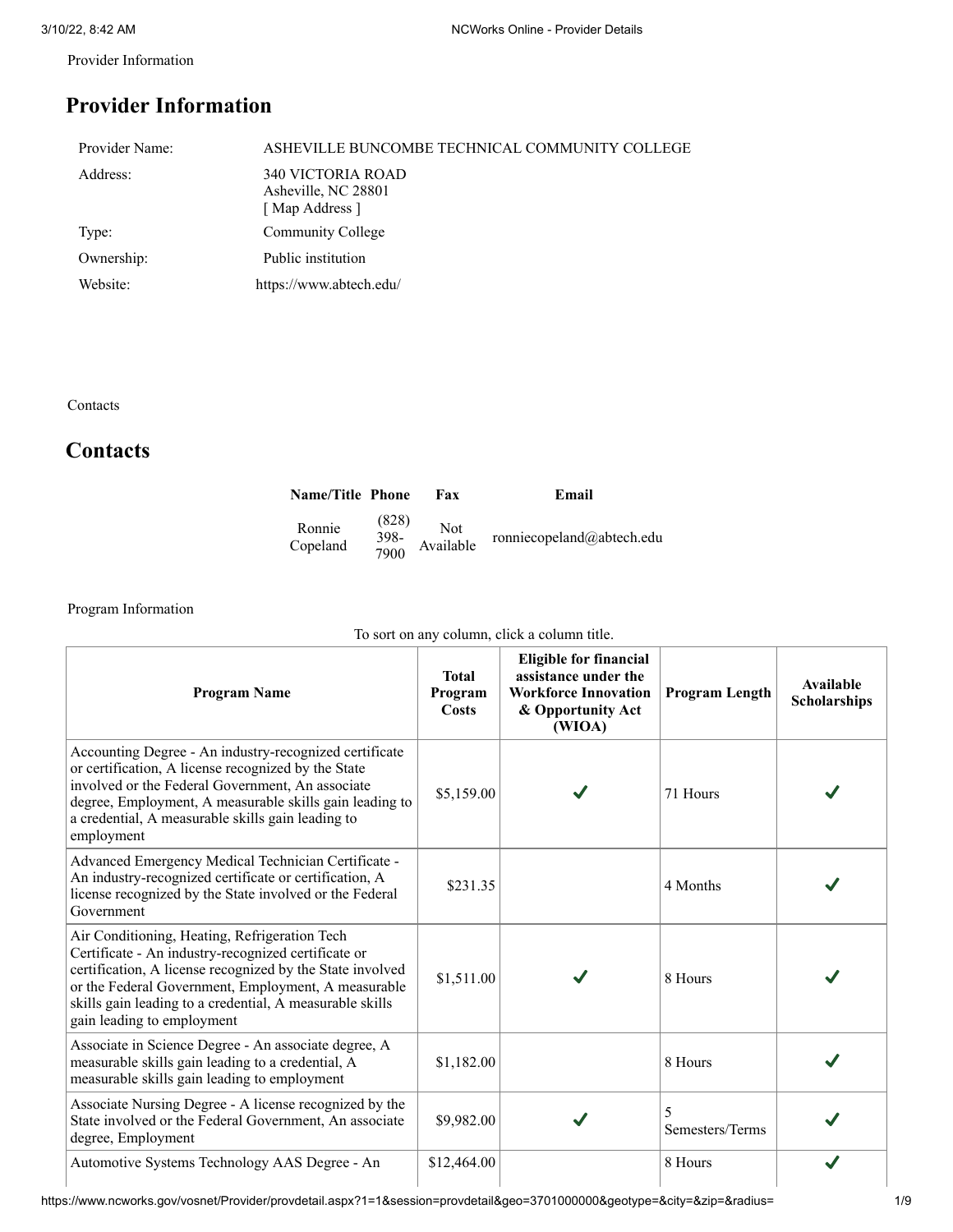| 3/10/22, 8:42 AM                                                                                                                                                                                                                                                                                                                                                  |            | <b>NCWorks Online - Provider Details</b> |                      |  |
|-------------------------------------------------------------------------------------------------------------------------------------------------------------------------------------------------------------------------------------------------------------------------------------------------------------------------------------------------------------------|------------|------------------------------------------|----------------------|--|
| industry-recognized certificate or certification, A license<br>recognized by the State involved or the Federal<br>Government, An associate degree, Employment, A<br>measurable skills gain leading to a credential, A<br>measurable skills gain leading to employment                                                                                             |            |                                          |                      |  |
| Baking and Pastry Arts AAS - An associate degree,<br>Employment, A measurable skills gain leading to a<br>credential, A measurable skills gain leading to<br>employment                                                                                                                                                                                           | \$8,633.00 |                                          | 75 Weeks             |  |
| Basic Law Enforcement Training Certificate - An<br>industry-recognized certificate or certification                                                                                                                                                                                                                                                               | \$1,711.00 |                                          | 8 Hours              |  |
| Brewing, Distillation, & Fermentation AAS Degree - An<br>associate degree, Employment, A measurable skills gain<br>leading to a credential, A measurable skills gain leading<br>to employment                                                                                                                                                                     | \$8,766.00 |                                          | 5<br>Semesters/Terms |  |
| Business Administration AAS Degree - An industry-<br>recognized certificate or certification, An associate<br>degree, Employment, A measurable skills gain leading to<br>a credential, A measurable skills gain leading to<br>employment                                                                                                                          | \$6,585.00 |                                          | 65 Hours             |  |
| Business Administration Certificate - An industry-<br>recognized certificate or certification, A license<br>recognized by the State involved or the Federal<br>Government, Employment, A measurable skills gain<br>leading to a credential, A measurable skills gain leading<br>to employment                                                                     | \$1,916.00 |                                          | Semesters/Terms      |  |
| Civil Engineering Technology Degree - An industry-<br>recognized certificate or certification, An associate<br>degree                                                                                                                                                                                                                                             | \$8,245.00 |                                          | 104 Weeks            |  |
| CNC Machining 101 Certificate - An industry-<br>recognized certificate or certification, A license<br>recognized by the State involved or the Federal<br>Government, Employment, A measurable skills gain<br>leading to a credential, A measurable skills gain leading<br>to employment                                                                           | \$300.00   |                                          | 120 Hours            |  |
| Community Health Worker - An industry-recognized<br>certificate or certification, Employment, A measurable<br>skills gain leading to a credential, A measurable skills<br>gain leading to employment                                                                                                                                                              | \$285.05   |                                          | 16 Weeks             |  |
| Composite Technology Level I Previously Titled<br>Aerospace and Structural Composites Repair Certificate<br>- An industry-recognized certificate or certification, A<br>license recognized by the State involved or the Federal<br>Government, Employment, A measurable skills gain<br>leading to a credential, A measurable skills gain leading<br>to employment | \$291.35   |                                          | 84 Hours             |  |
| Computer Aided Drafting Technology Degree - An<br>industry-recognized certificate or certification, A license<br>recognized by the State involved or the Federal<br>Government, An associate degree, Employment, A<br>measurable skills gain leading to a credential, A<br>measurable skills gain leading to employment                                           | \$5,224.00 |                                          | 8 Hours              |  |
| Computer Engineering Technology Degree - An<br>industry-recognized certificate or certification, A license<br>recognized by the State involved or the Federal<br>Government, An associate degree, Employment, A<br>measurable skills gain leading to a credential, A<br>measurable skills gain leading to employment                                              | \$6,972.00 |                                          | 71 Hours             |  |
| Computer Information Technology Degree - An<br>industry-recognized certificate or certification, A license<br>recognized by the State involved or the Federal                                                                                                                                                                                                     | \$5,184.00 |                                          | 8 Hours              |  |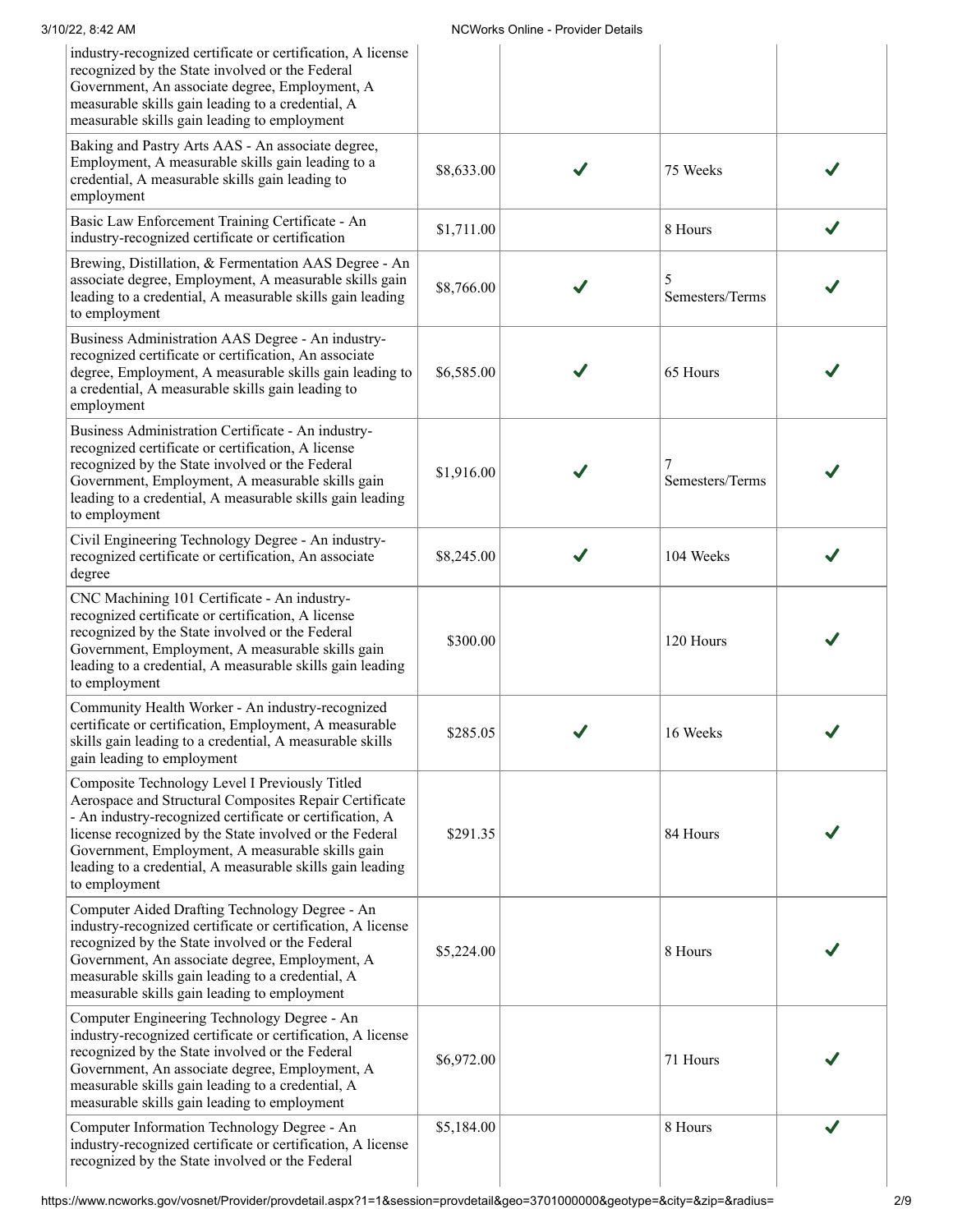| 3/10/22, 8:42 AM                                                                                                                                                                                                                                                                                                               |            | NCWorks Online - Provider Details |                      |   |
|--------------------------------------------------------------------------------------------------------------------------------------------------------------------------------------------------------------------------------------------------------------------------------------------------------------------------------|------------|-----------------------------------|----------------------|---|
| Government, An associate degree, Employment, A<br>measurable skills gain leading to a credential, A<br>measurable skills gain leading to employment                                                                                                                                                                            |            |                                   |                      |   |
| Computer Integrated Machining AAS Degree - An<br>industry-recognized certificate or certification, An<br>associate degree, A community college certificate of<br>completion, Employment, A measurable skills gain<br>leading to a credential, A measurable skills gain leading<br>to employment                                | \$7,536.00 |                                   | 8 Hours              |   |
| Computer-Aided Drafting Technology Certificate - An<br>industry-recognized certificate or certification, A<br>community college certificate of completion,<br>Employment, A measurable skills gain leading to a<br>credential, A measurable skills gain leading to<br>employment                                               | \$1,210.00 |                                   | Semesters/Terms      |   |
| Construction Craft Skills Certificate - An industry-<br>recognized certificate or certification                                                                                                                                                                                                                                | \$136.35   |                                   | 6 Weeks              |   |
| Construction Management Technology AAS Degree -<br>An industry-recognized certificate or certification, An<br>associate degree, Employment, A measurable skills gain<br>leading to a credential, A measurable skills gain leading<br>to employment                                                                             | \$8,004.00 |                                   | 5<br>Semesters/Terms |   |
| CPR Certificate - An industry-recognized certificate or<br>certification, A license recognized by the State involved<br>or the Federal Government, Employment, A measurable<br>skills gain leading to a credential, A measurable skills<br>gain leading to employment                                                          | \$120.00   |                                   | 6 Hours              |   |
| Criminal Justice Technology AAS Degree - An industry-<br>recognized certificate or certification, A certificate of<br>completion of an apprenticeship, An associate degree,<br>Employment, A measurable skills gain leading to a<br>credential, A measurable skills gain leading to<br>employment                              | \$6,308.00 |                                   | 8 Hours              |   |
| Culinary Arts AAS Degree - An industry-recognized<br>certificate or certification, An associate degree                                                                                                                                                                                                                         | \$8,515.00 |                                   | 5<br>Semesters/Terms |   |
| Dental Assisting Diploma - A secondary school diploma<br>or its equivalent                                                                                                                                                                                                                                                     | \$7,776.00 |                                   | 3<br>Semesters/Terms |   |
| Dental Hygiene Degree - An industry-recognized<br>certificate or certification, A license recognized by the<br>State involved or the Federal Government, An associate<br>degree, Employment, A measurable skills gain leading to<br>a credential, A measurable skills gain leading to<br>employment                            | \$3,901.00 |                                   | 8 Hours              |   |
| Diesel and Heavy Equipment and Technology Degree -<br>An industry-recognized certificate or certification, A<br>license recognized by the State involved or the Federal<br>Government, An associate degree, Employment, A<br>measurable skills gain leading to a credential, A<br>measurable skills gain leading to employment | \$7,309.00 |                                   | 4<br>Semesters/Terms |   |
| Diesel and Heavy Equipment Technology Diploma - An<br>industry-recognized certificate or certification, A<br>community college certificate of completion, A<br>secondary school diploma or its equivalent                                                                                                                      | \$9,259.00 |                                   | 45 Hours             |   |
| Digital Media Program Degree - An industry-recognized<br>certificate or certification, A license recognized by the<br>State involved or the Federal Government, An associate<br>degree, Employment, A measurable skills gain leading to<br>a credential, A measurable skills gain leading to<br>employment                     | \$6,579.00 |                                   | 8 Hours              |   |
| Early Childhood Associate - AAS Degree - An associate<br>degree, Employment, A measurable skills gain leading to                                                                                                                                                                                                               | \$3,627.21 | $\checkmark$                      | 5<br>Semesters/Terms | J |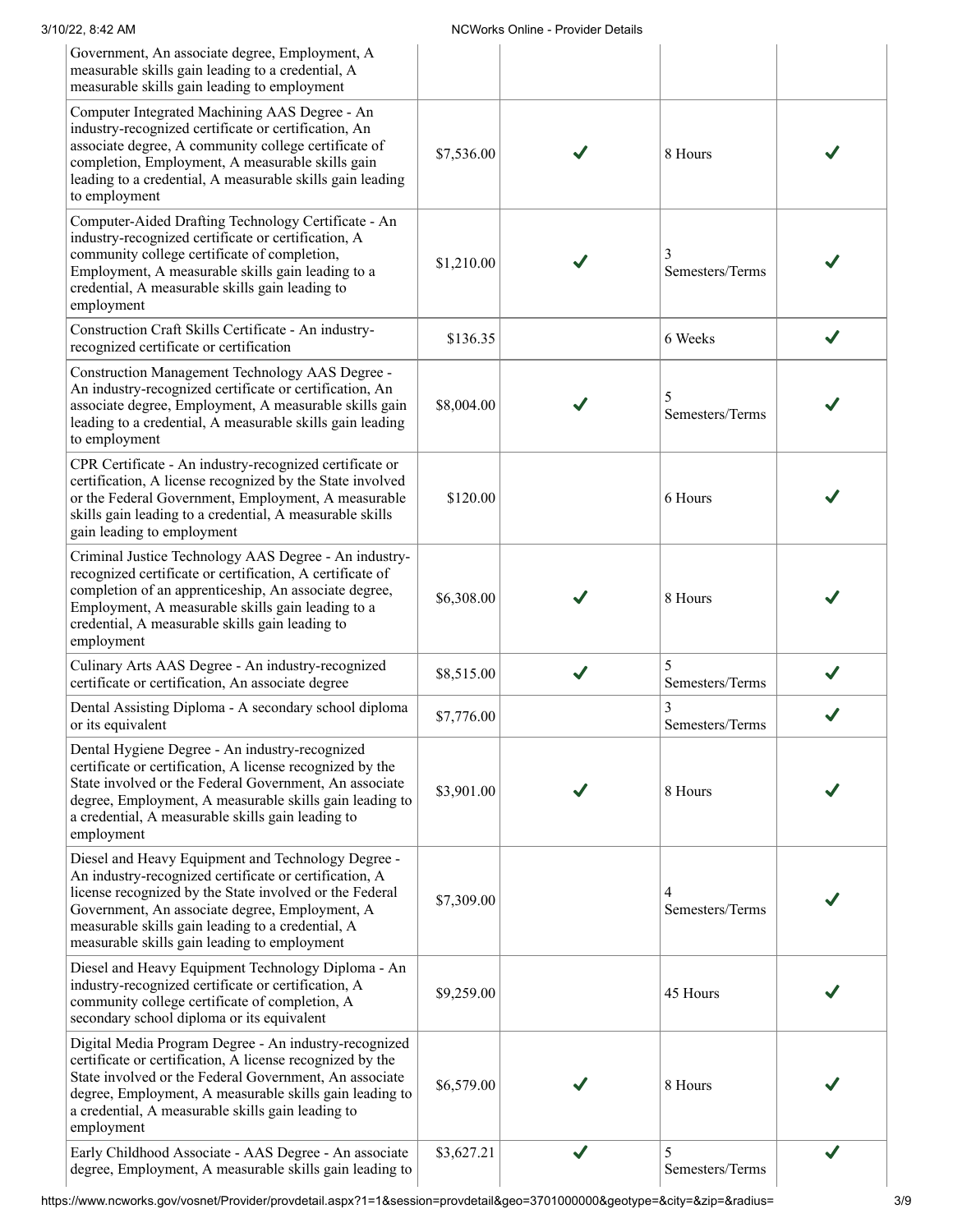| 3/10/22, 8:42 AM                                                                                                                                                                                                                                                                                                        |             | <b>NCWorks Online - Provider Details</b> |                 |              |
|-------------------------------------------------------------------------------------------------------------------------------------------------------------------------------------------------------------------------------------------------------------------------------------------------------------------------|-------------|------------------------------------------|-----------------|--------------|
| a credential, A measurable skills gain leading to<br>employment                                                                                                                                                                                                                                                         |             |                                          |                 |              |
| Early Childhood Associate Certificate - An industry-<br>recognized certificate or certification, A license<br>recognized by the State involved or the Federal<br>Government, Employment, A measurable skills gain<br>leading to a credential, A measurable skills gain leading<br>to employment                         | \$414.12    |                                          | Semesters/Terms |              |
| Electrical Systems Technology Diploma - An industry-<br>recognized certificate or certification, A license<br>recognized by the State involved or the Federal<br>Government, Employment, A measurable skills gain<br>leading to a credential, A measurable skills gain leading<br>to employment                         | \$7,452.00  |                                          | 8 Hours         |              |
| Electronic Medical Records Certificate - An industry-<br>recognized certificate or certification                                                                                                                                                                                                                        | \$185.00    |                                          | 96 Hours        | $\checkmark$ |
| Electronics Engineering Technology Degree - An<br>industry-recognized certificate or certification, A license<br>recognized by the State involved or the Federal<br>Government, An associate degree, Employment, A<br>measurable skills gain leading to a credential, A<br>measurable skills gain leading to employment | \$2,566.00  |                                          | 8 Hours         |              |
| Emergency Medical Science AAS Degree - A license<br>recognized by the State involved or the Federal<br>Government, An associate degree, Employment, A<br>measurable skills gain leading to a credential, A<br>measurable skills gain leading to employment                                                              | \$5,909.00  |                                          | 8 Hours         |              |
| Emergency Medical Technician Certificate - An<br>industry-recognized certificate or certification, A license<br>recognized by the State involved or the Federal<br>Government, Employment, A measurable skills gain<br>leading to a credential, A measurable skills gain leading<br>to employment                       | \$819.70    |                                          | 16 Weeks        |              |
| Fire Protection Technology Certificate - An industry-<br>recognized certificate or certification, A community<br>college certificate of completion, A measurable skills<br>gain leading to a credential                                                                                                                 | \$1,862.00  |                                          | Semesters/Terms |              |
| Fire Protection Technology Degree - An industry-<br>recognized certificate or certification, A license<br>recognized by the State involved or the Federal<br>Government, An associate degree, Employment, A<br>measurable skills gain leading to a credential, A<br>measurable skills gain leading to employment        | \$6,648.00  |                                          | 67 Hours        |              |
| FSPCA Preventive Controls for Human Food Certificate<br>- An industry-recognized certificate or certification, A<br>license recognized by the State involved or the Federal<br>Government, Employment, A measurable skills gain<br>leading to a credential, A measurable skills gain leading<br>to employment           | \$250.00    |                                          | 24 Hours        |              |
| General Education Diploma - An industry-recognized<br>certificate or certification, Employment, A measurable<br>skills gain leading to a credential, A measurable skills<br>gain leading to employment                                                                                                                  | \$20.00     |                                          | 48 Hours        |              |
| General Occupational Technology Degree - An associate<br>degree, A measurable skills gain leading to a credential,<br>A measurable skills gain leading to employment                                                                                                                                                    | \$1,570.00  |                                          | 8 Hours         |              |
| Health and Fitness Science AAS Degree - An industry-<br>recognized certificate or certification, An associate<br>degree, Employment, A measurable skills gain leading to<br>a credential, A measurable skills gain leading to<br>employment                                                                             | \$11,072.00 |                                          | 8 Hours         |              |
|                                                                                                                                                                                                                                                                                                                         |             |                                          |                 |              |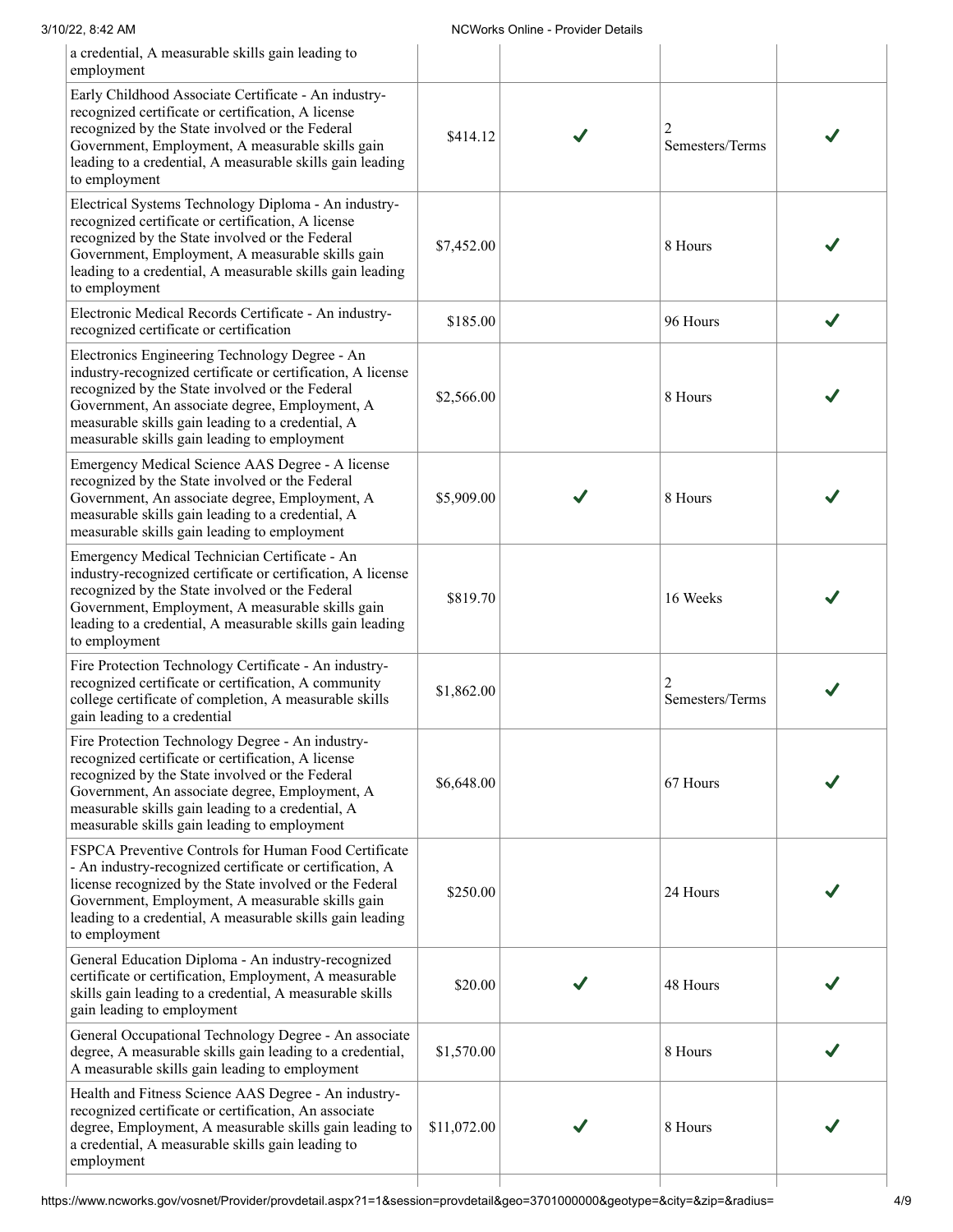## 3/10/22, 8:42 AM NCWorks Online - Provider Details

| Healthcare Business Informatics Degree - An associate<br>degree                                                                                                                                                                                                                                               | \$8,445.00 |   | 5<br>Semesters/Terms |  |
|---------------------------------------------------------------------------------------------------------------------------------------------------------------------------------------------------------------------------------------------------------------------------------------------------------------|------------|---|----------------------|--|
| Hospitality Management A.A.S Degree - An associate<br>degree                                                                                                                                                                                                                                                  | \$8,340.00 |   | 5<br>Semesters/Terms |  |
| Human Resource Management Degree - An associate<br>degree                                                                                                                                                                                                                                                     | \$1,536.00 |   | 5<br>Semesters/Terms |  |
| Human Services & Substance Abuse Studies Certificate -<br>An industry-recognized certificate or certification, A<br>license recognized by the State involved or the Federal<br>Government, Employment, A measurable skills gain<br>leading to a credential, A measurable skills gain leading<br>to employment | \$1,625.00 |   | 18 Hours             |  |
| Human Services Degree - An industry-recognized<br>certificate or certification, A license recognized by the<br>State involved or the Federal Government, An associate<br>degree, Employment, A measurable skills gain leading to<br>a credential, A measurable skills gain leading to<br>employment           | \$1,511.00 |   | 8 Hours              |  |
| Income Maintenance Caseworker 1 & 2 Certificate - An<br>industry-recognized certificate or certification, A license<br>recognized by the State involved or the Federal<br>Government, Employment, A measurable skills gain<br>leading to a credential, A measurable skills gain leading<br>to employment      | \$130.00   |   | 12 Weeks             |  |
| Industrial Maintenance Academy Certificate - An<br>industry-recognized certificate or certification, A license<br>recognized by the State involved or the Federal<br>Government, Employment, A measurable skills gain<br>leading to employment                                                                | \$435.00   |   | 8 Weeks              |  |
| Information Systems Security Degree - An associate<br>degree                                                                                                                                                                                                                                                  | \$7,080.00 | ✔ | 68 Hours             |  |
| Information Technology: Software and Web<br>Development AAS Degree - An associate degree, A<br>measurable skills gain leading to a credential                                                                                                                                                                 | \$8,465.00 |   | 70 Hours             |  |
| Information Technology: Software Programming<br>Fundamentals Certificate - An industry-recognized<br>certificate or certification. A community college<br>certificate of completion, Employment, A measurable<br>skills gain leading to a credential, A measurable skills<br>gain leading to employment       | \$1,479.00 |   | 3<br>Semesters/Terms |  |
| LEAN Six Sigma Green Belt - An industry-recognized<br>certificate or certification, Employment, A measurable<br>skills gain leading to a credential, A measurable skills<br>gain leading to employment                                                                                                        | \$1,800.00 |   | 88 Weeks             |  |
| Machining Fundamentals - An industry-recognized<br>certificate or certification, A license recognized by the<br>State involved or the Federal Government, Employment,<br>A measurable skills gain leading to a credential, A<br>measurable skills gain leading to employment                                  | \$276.40   |   | 15 Weeks             |  |
| Marketing and Retailing Degree - An associate degree                                                                                                                                                                                                                                                          | \$6,744.00 |   | 5<br>Semesters/Terms |  |
| Mechanical Engineering Technology Certificate - An<br>industry-recognized certificate or certification, A license<br>recognized by the State involved or the Federal<br>Government, Employment, A measurable skills gain<br>leading to a credential, A measurable skills gain leading<br>to employment        | \$1,511.00 |   | 8 Hours              |  |
| Medical Assisting - AAS Degree - An industry-<br>recognized certificate or certification, A license<br>recognized by the State involved or the Federal                                                                                                                                                        | \$6,644.00 |   | 104 Weeks            |  |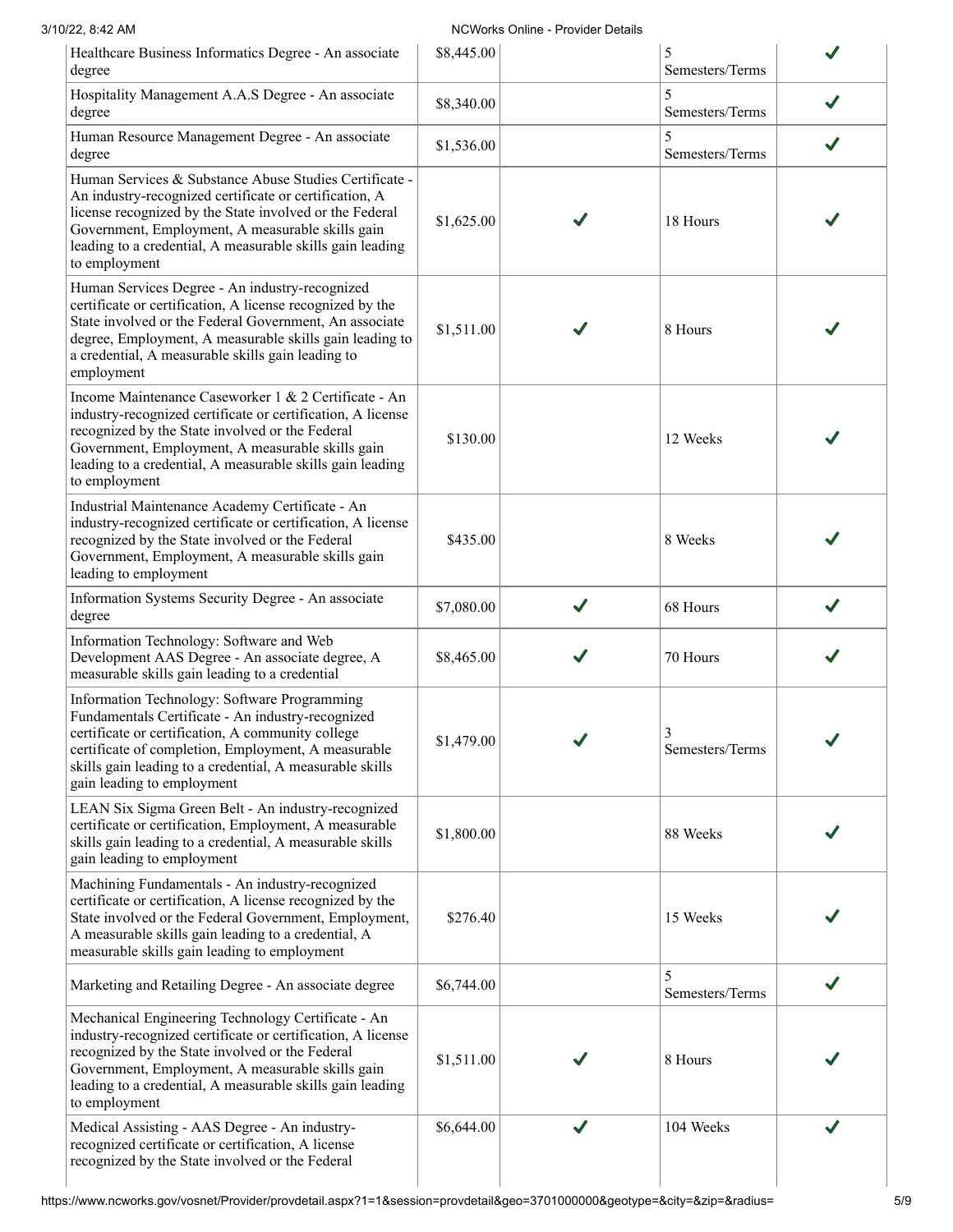| 3/10/22, 8:42 AM                                                                                                                                                                                                                                                                                                                                               |                  | <b>NCWorks Online - Provider Details</b> |                       |  |
|----------------------------------------------------------------------------------------------------------------------------------------------------------------------------------------------------------------------------------------------------------------------------------------------------------------------------------------------------------------|------------------|------------------------------------------|-----------------------|--|
| Government, An associate degree, Employment, A<br>measurable skills gain leading to a credential, A<br>measurable skills gain leading to employment                                                                                                                                                                                                            |                  |                                          |                       |  |
| Medical Laboratory Technology Degree - An industry-<br>recognized certificate or certification, A license<br>recognized by the State involved or the Federal<br>Government, An associate degree, Employment, A<br>measurable skills gain leading to a credential, A<br>measurable skills gain leading to employment                                            | \$6,572.00       |                                          | 8 Hours               |  |
| Medical Office Admin. Certificate - An industry-<br>recognized certificate or certification, A license<br>recognized by the State involved or the Federal<br>Government, Employment, A measurable skills gain<br>leading to a credential, A measurable skills gain leading<br>to employment                                                                    | \$1,511.00       |                                          | 8 Hours               |  |
| Medical Office Administration AAS Degree - An<br>industry-recognized certificate or certification, A license<br>recognized by the State involved or the Federal<br>Government, An associate degree, Employment, A<br>measurable skills gain leading to a credential, A<br>measurable skills gain leading to employment                                         | \$7,807.00       |                                          | 75<br>Semesters/Terms |  |
| Medical Office Administration Diploma - An industry-<br>recognized certificate or certification, A license<br>recognized by the State involved or the Federal<br>Government, Employment, A measurable skills gain<br>leading to a credential, A measurable skills gain leading<br>to employment                                                                | \$1,511.00       |                                          | 8 Hours               |  |
| Medical Office Administration Medical Coding<br>Certificate - An industry-recognized certificate or<br>certification, Employment, A measurable skills gain<br>leading to a credential, A measurable skills gain leading<br>to employment                                                                                                                       | \$2,360.00       |                                          | 6 Weeks               |  |
| Medical Sonography AAS Degree - An industry-<br>recognized certificate or certification, A license<br>recognized by the State involved or the Federal<br>Government, An associate degree, A community college<br>certificate of completion, Employment, A measurable<br>skills gain leading to a credential, A measurable skills<br>gain leading to employment | \$11,825.00      |                                          | 75 Hours              |  |
| Medical Terminology Certificate - An industry-<br>recognized certificate or certification, A license<br>recognized by the State involved or the Federal<br>Government, Employment, A measurable skills gain<br>leading to employment                                                                                                                           | \$165.26         |                                          | 24 Hours              |  |
| Medical Transcription - An industry-recognized<br>certificate or certification, A license recognized by the<br>State involved or the Federal Government, Employment,<br>A measurable skills gain leading to a credential, A<br>measurable skills gain leading to employment                                                                                    | Not<br>Available |                                          | 8 Hours               |  |
| Networking Technology - An associate degree                                                                                                                                                                                                                                                                                                                    | Not<br>Available |                                          | 8 Hours               |  |
| Notary Public Certificate - A license recognized by the<br>State involved or the Federal Government                                                                                                                                                                                                                                                            | \$147.00         |                                          | 8 Hours               |  |
| Nursing Assistant Certificate - An industry-recognized<br>certificate or certification, A license recognized by the<br>State involved or the Federal Government, Employment,<br>A measurable skills gain leading to a credential, A<br>measurable skills gain leading to employment                                                                            | \$370.40         |                                          | 161 Hours             |  |
| Occupational Therapy Assistant AAS Degree - An<br>industry-recognized certificate or certification, An<br>associate degree, Employment, A measurable skills gain                                                                                                                                                                                               | \$7,311.00       |                                          | 75 Hours              |  |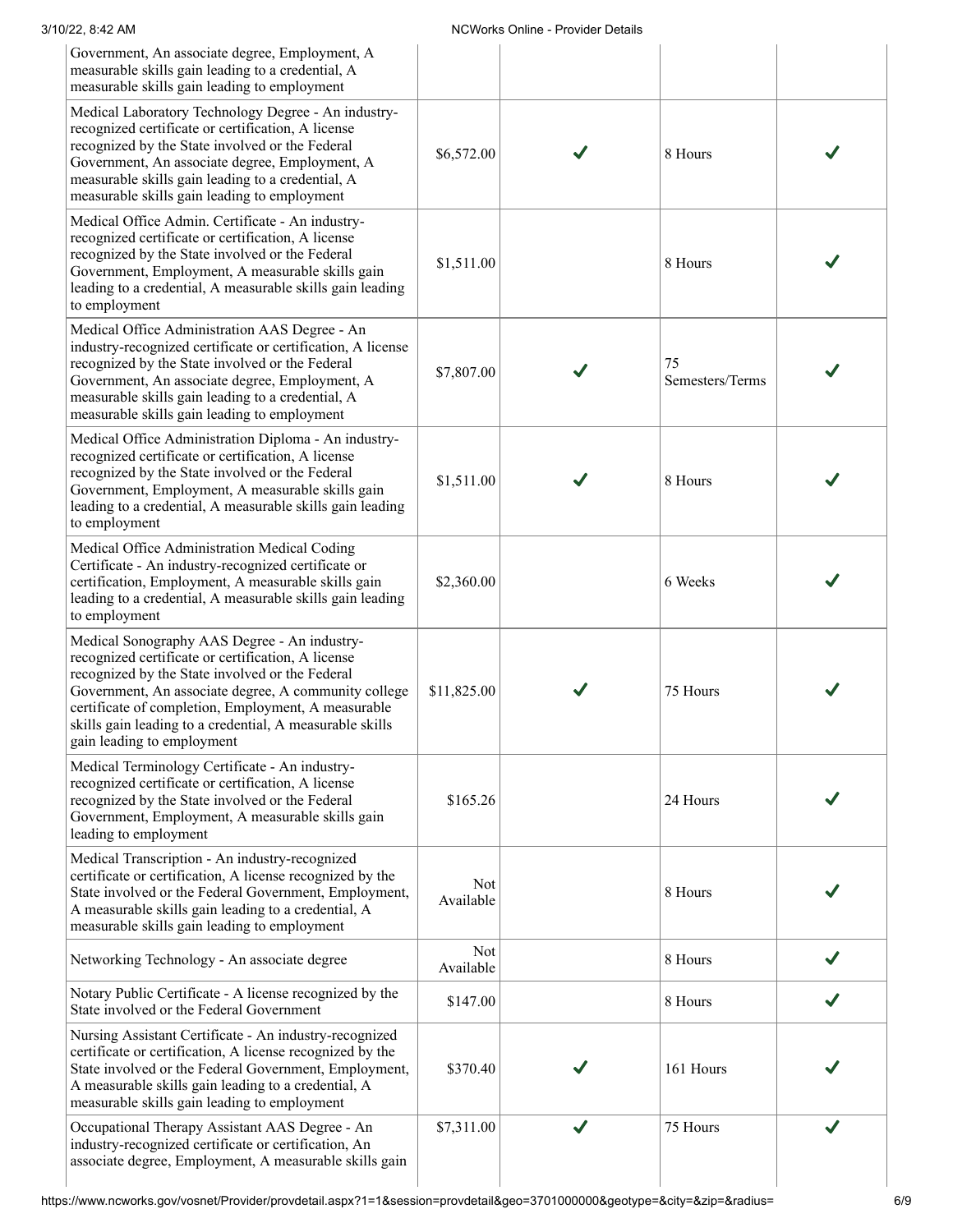| 3/10/22, 8:42 AM                                                                                                                                                                                                                                                                           |                  | <b>NCWorks Online - Provider Details</b> |                                   |   |
|--------------------------------------------------------------------------------------------------------------------------------------------------------------------------------------------------------------------------------------------------------------------------------------------|------------------|------------------------------------------|-----------------------------------|---|
| leading to a credential, A measurable skills gain leading<br>to employment                                                                                                                                                                                                                 |                  |                                          |                                   |   |
| Office Administration Degree - An industry-recognized<br>certificate or certification, A license recognized by the<br>State involved or the Federal Government, An associate<br>degree, Employment                                                                                         | \$1,511.00       |                                          | 8 Hours                           |   |
| Office Professional Certificate - An industry-recognized<br>certificate or certification, A license recognized by the<br>State involved or the Federal Government, Employment,<br>A measurable skills gain leading to employment                                                           | \$185.00         |                                          | 96 Hours                          |   |
| Ophthalmic Assisting Certificate - An industry-<br>recognized certificate or certification, A license<br>recognized by the State involved or the Federal<br>Government, Employment, A measurable skills gain<br>leading to a credential, A measurable skills gain leading<br>to employment | \$767.90         |                                          | 641 Hours                         |   |
| Pharmacy Technology Diploma - A license recognized<br>by the State involved or the Federal Government,<br>Employment, A measurable skills gain leading to a<br>credential, A measurable skills gain leading to<br>employment                                                               | \$4,225.00       |                                          | Semesters/Terms                   |   |
| Phlebotomy Certificate - A license recognized by the<br>State involved or the Federal Government                                                                                                                                                                                           | \$2,548.00       | J                                        | $\overline{c}$<br>Semesters/Terms |   |
| Practical Nursing Diploma - An industry-recognized<br>certificate or certification, A license recognized by the<br>State involved or the Federal Government, Employment,<br>A measurable skills gain leading to a credential, A<br>measurable skills gain leading to employment            | \$1,216.00       |                                          | 8 Hours                           |   |
| Radiography AAS Degree - An industry-recognized<br>certificate or certification, A license recognized by the<br>State involved or the Federal Government, An associate<br>degree                                                                                                           | \$11,934.50      |                                          | 5<br>Semesters/Terms              |   |
| Sustainability Technology AAS Degree - An associate<br>degree, Employment, A measurable skills gain leading to<br>a credential, A measurable skills gain leading to<br>employment                                                                                                          | \$7,669.00       |                                          | 5<br>Semesters/Terms              |   |
| TAA - Business Admin AAS                                                                                                                                                                                                                                                                   | Not<br>Available |                                          | 104 Weeks                         |   |
| TAA - Computer Security                                                                                                                                                                                                                                                                    | Not<br>Available |                                          | 8 Weeks                           |   |
| TAA - Developmental/Remedial Math                                                                                                                                                                                                                                                          | Not<br>Available |                                          | 26 Weeks                          |   |
| TAA - Developmental/Remedial Reading/English                                                                                                                                                                                                                                               | Not<br>Available |                                          | 26 Weeks                          |   |
| TAA - GED/HS Equivalency                                                                                                                                                                                                                                                                   | Not<br>Available |                                          | 52 Weeks                          |   |
| TAA - Information Tech Software and Web<br>Development - AAS                                                                                                                                                                                                                               | \$9,425.00       |                                          | 104 Weeks                         |   |
| TAA - Information Technology Systems - AAS                                                                                                                                                                                                                                                 | \$11,670.00      |                                          | 104 Weeks                         | J |
| TAA - Medical Assisting - AAS                                                                                                                                                                                                                                                              | Not<br>Available |                                          | 104 Weeks                         |   |
| TAA - PHP                                                                                                                                                                                                                                                                                  | Not<br>Available |                                          | 8 Weeks                           |   |
| TAA - SQL Intermediate                                                                                                                                                                                                                                                                     | Not<br>Available |                                          | 8 Weeks                           |   |
| TAA - SQL Introduction                                                                                                                                                                                                                                                                     | Not<br>Available |                                          | 8 Weeks                           |   |
|                                                                                                                                                                                                                                                                                            |                  |                                          |                                   |   |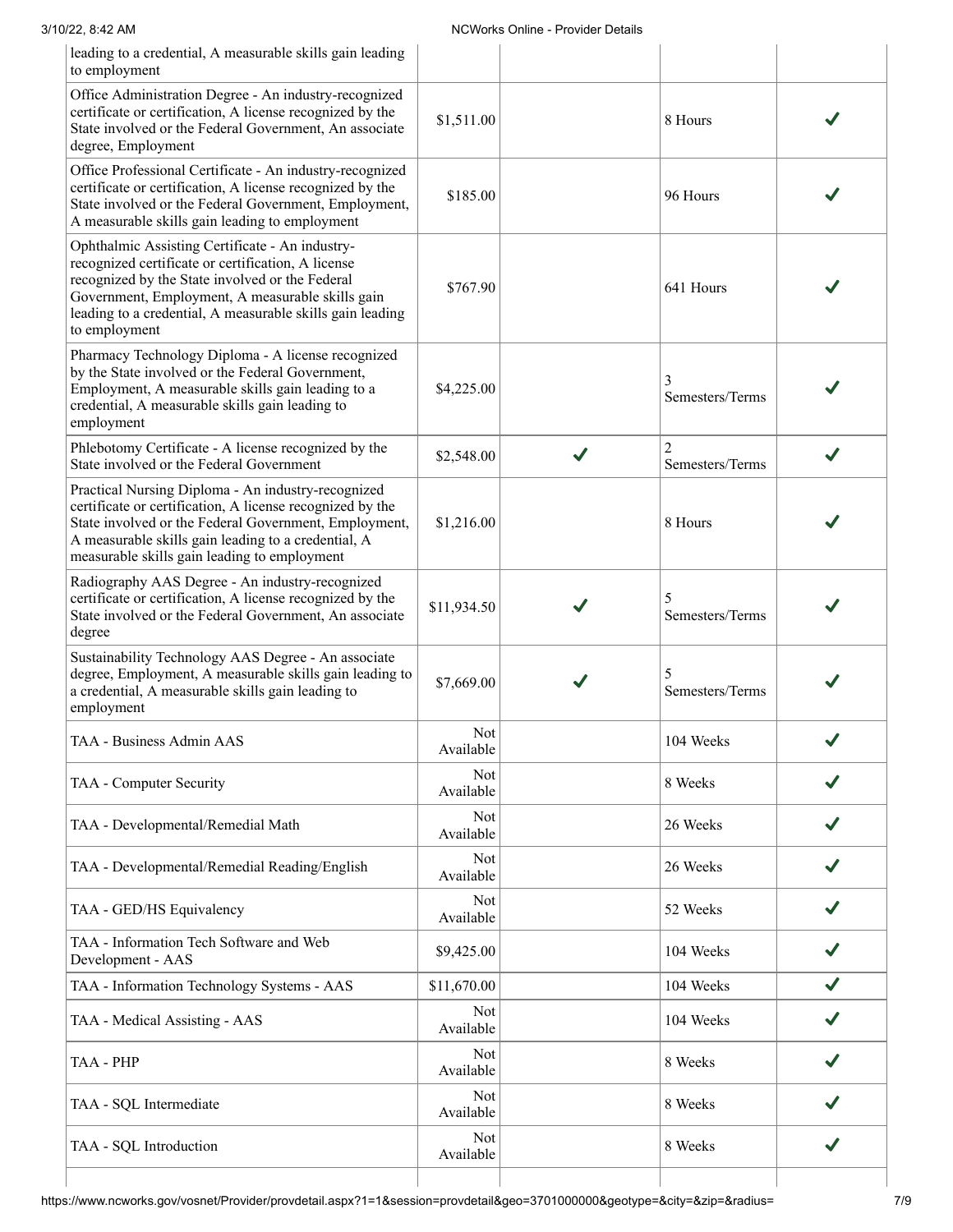| 3/10/22, 8:42 AM                                                                                                                                                                                                                                                             |                  | <b>NCWorks Online - Provider Details</b> |                      |  |
|------------------------------------------------------------------------------------------------------------------------------------------------------------------------------------------------------------------------------------------------------------------------------|------------------|------------------------------------------|----------------------|--|
| TAA Medical Office Admin - Diploma - A secondary<br>school diploma or its equivalent                                                                                                                                                                                         | Not<br>Available |                                          | 3<br>Semesters/Terms |  |
| Veterinary Assistant I - An industry-recognized<br>certificate or certification, Employment, A measurable<br>skills gain leading to a credential, A measurable skills<br>gain leading to employment                                                                          | \$75.00          |                                          | 6 Weeks              |  |
| Veterinary Assistant II: Canine Reproduction - An<br>industry-recognized certificate or certification,<br>Employment, A measurable skills gain leading to a<br>credential, A measurable skills gain leading to<br>employment                                                 | \$75.00          |                                          | 6 Weeks              |  |
| Veterinary Assistant III: Practical Skills Certificate - An<br>industry-recognized certificate or certification,<br>Employment, A measurable skills gain leading to a<br>credential, A measurable skills gain leading to<br>employment                                       | \$75.00          |                                          | 6 Weeks              |  |
| Veterinary Certificate - An industry-recognized<br>certificate or certification, A license recognized by the<br>State involved or the Federal Government, Employment,<br>A measurable skills gain leading to a credential, A<br>measurable skills gain leading to employment | \$2,136.00       |                                          | 24 Hours             |  |
| Veterinary Medical Technology - An associate degree                                                                                                                                                                                                                          | \$12,426.01      |                                          | 6<br>Semesters/Terms |  |
| Web 140 Certificate - An industry-recognized certificate<br>or certification, Employment, A measurable skills gain<br>leading to a credential, A measurable skills gain leading<br>to employment                                                                             | \$260.00         |                                          | 3 Hours              |  |
| Web Technology Degree - An associate degree                                                                                                                                                                                                                                  | \$9,813.00       |                                          | 5<br>Semesters/Terms |  |
| Website Options for Beginners - A community college<br>certificate of completion                                                                                                                                                                                             | \$39.00          |                                          | 3 Hours              |  |
| Welding Technology AAS Degree - An associate degree                                                                                                                                                                                                                          | \$10,378.00      | J                                        | 5<br>Semesters/Terms |  |
| Welding Technology Diploma - An industry-recognized<br>certificate or certification                                                                                                                                                                                          | \$5,149.00       |                                          | 3<br>Semesters/Terms |  |

An Equal Opportunity Employer/Program.



 $\bullet$